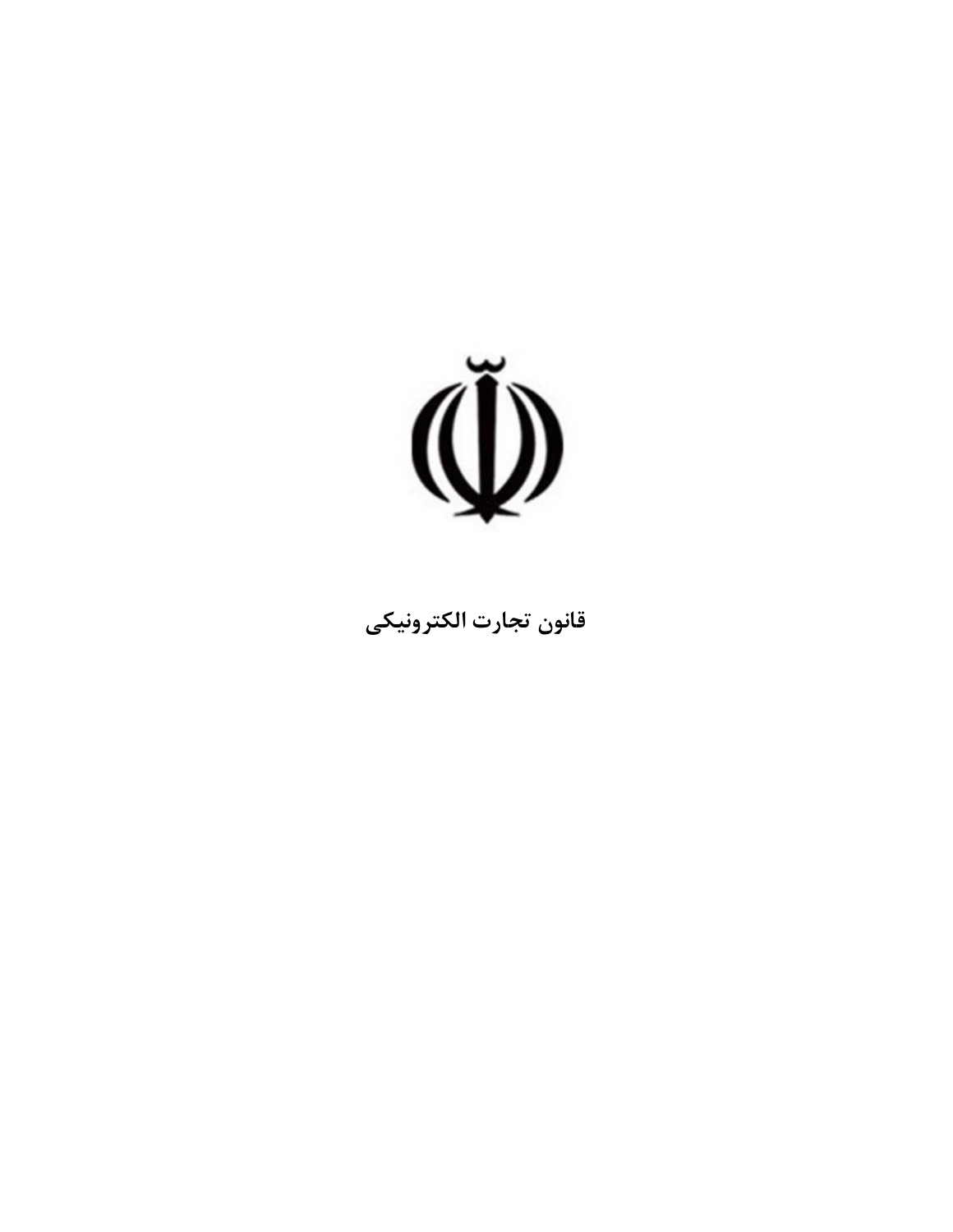باب اول - مقررات عمومي

مبحث اول : در كليات

فصل اول قلمرو شمول قانون

ماده ۱– این قانون مجموعه اصول و قواعدی است که برای مبادله آسان و ایمن اطلاعات در واسطههای الکترونیکی و با استفاده از سیستمهای ارتباطی جدید به کار میرود.

## فصل دوم تعاريف

ماده ۲- الف – ((دادهپیام)) (Data Message): هر نمادی از واقعه، اطلاعات یا مفهوم است که با وسایل الکترونیکی، نوری و با فناوریهای جدید اطلاعات تولید، ارسال، دریافت، ذخیره یا پردازش میشود.

ب- ((اصلساز)) (Originator): منشا اصلي ((دادهپيام)) است كه ((دادهپيام)) به وسيله او يا از طرف او توليد يا ارسال ميشود اما شامل شخصی که در خصوص ((دادهپیام)) به عنوان واسطه عمل میکند نخواهد شد.

ج- ((مخاطب)) (Addressee): شخصی است که اصلساز قصد دارد وی ((دادهپیام)) را دریافت کند، اما شامل شخصی که در ارتباط با ((دادهپیام)) به عنوان واسطه عمل میکند نخواهد شد.

د- ((ارجاع در دادهپیام)) (Incorporation By Reference): یعنی به منابعی خارج از ((دادهپیام)) عطف شود که در صورت مطابقت با ماده (١٨) این قانون جزیی از ((دادهپیام)) محسوب میشود.

ه – ((تماميت دادهپيام)) (Integrity): عبارت است از موجوديت كامل و بدون تغيير ((دادهپيام)). اعمال ناشي از تصدى سيستم از قبیل ارسال، ذخیره یا نمایش اطلاعات که به طور معمول انجام میشود خدشهای به تمامیت ((دادهپیام)) وارد نمیکند.

و- ((سیستم رایانهای )) (Computer system): هر نوع دستگاه یا مجموعهای از دستگاههای متصل سختافزاری- نرمافزاری است كه از طريق اجراي برنامههاي پردازش خودكار ((دادهپيام)) عمل ميكند.

ز - ((سیستم اطلاعاتی)) (Information): سیستمی برای تولید (اصلسازی)، ارسال، دریافت، ذخیره یا پردازش ((دادهپیام)) است. ح- ((سيستم اطلاعاتي مطمئن)) (Secure Information system): سيستم اطلاعاتي است كه: ١- به نحوى معقول در برابر سوء استفاده و نفوذ محفوظ باشد.

۲- سطح معقولی از قابلیت دسترسی و تصدی صحیح را دارا باشد.

۳- به نحوی معقول متناسب با اهمیت کاری که انجام میدهد پیکربندی و سازماندهی شده باشد. ۴- موافق با رويه ايمن باشد.

ط- ((رويه ايمن)) (Secure Method): رويهاي است براي تطبيق صحت ثبت ((دادهپيام)) منشاء و مقصد آن با تعيين تاريخ و براي يافتن هر گونه خطا يا تغيير در مبادله، محتوا و يا ذخيرهسازي ((دادهپيام)) از يک زمان خاص يک رويه ايمن ممکن است با استفاده از الگوريتمها يا كدها، كلمات يا ارقام شناسايي، رمزنگاري، روشهاي تصديق با پاسخ برگشت و يا طرق ايمني مشابه، انجام شود.

ى- ((امضاى الكترونيكي)) (Electronic Signature): عبارت از هر نوع علامت منضم شده يا به نحو منطقى متصل شده به ((داده پیام)) است که برای شناسایی امضاءکننده ((داده پیام))، مورد استفاده قرار می گیرد.

ك- ((امضاي الكترونيكي مطمئن)) (Secure/Enhanced/Advanced Electronic Signature) هر امضاي الكترونيكي است كه مطابق با ماده ۱۰ این قانون باشد.

ل — ((امضاءكننده)) (Signatory): هر شخص يا قائم مقام وي كه امضاي الكترونيكي توليد ميكند.

م – ((شخص)) (Person): اعم است از شخص حقیقی یا حقوقی و یا سیستمهای رایانهای تحت کنترل آنان.

ن – ((معقول)) (سنجش عقلاني)، (Reasonableness Test): با توجه به اوضاع و احوال مبادله ((دادهپیام)) از جمله: طبعیت مبادله، مهارت و موقعیت طرفین، حجم مبادلات طرفین در مورد مشابه، در دسترس بودن گزینههای پیشنهادی و رد آن گزینهها از جانب هر یک از طرفین، هزینه گزینههای پیشنهادی، عرف و روشهای معمول و مورد استفاده در این نوع مبادلات، ارزیابی می شود.

> س – ((مصرف کننده)) (Consumer): هر شخصی است که به منظوری جز تجارت یا شغل حرفهای اقدام می کند. ع- ((تأمين كننده)) (Supplier): عبارت از شخصي است كه بنا به اهليت تجاري، صنفي يا حرفهاي فعاليت مي كند.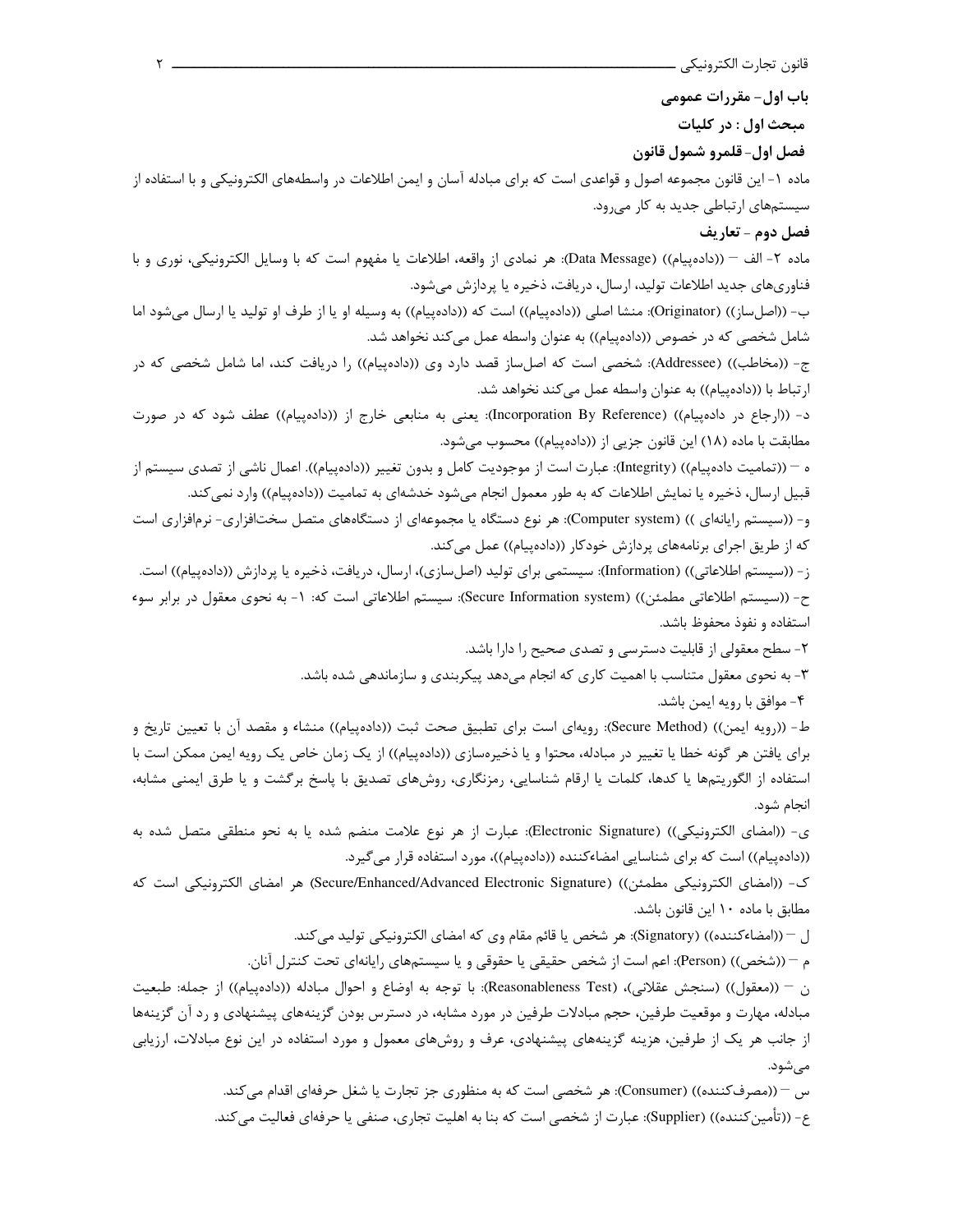ف – ((وسایل ارتباط از راه دور)) (Means Of Distance Communication): عبارت از هر نوع وسیلهای است که بدون حضور فيزيكي همزمان تأمين كننده و مصرف كننده جهت فروش كالا و خدمات استفاده مي شود. ص – ((عقد از راه دور)) (Distance Contract): ايجاب و قبول راجع به كالاها و خدمات بين تأمينكننده و مصرفكننده با استفاده از وسایل ارتباط از راه دور است. ق- ((واسط با دوام)) (Durable Medium): يعني وسايلي كه به موجب آن مصرف⁄كننده بتواند شخصاً ((دادهپيام)) هاي مربوطه را بر روی آن ذخیره کند از جمله شامل فلایی دیسک، دیسک فشرده، دیسک سخت و یا پست الکترونیکی مصرف کننده. ر- ((دادهپیامهای شخصی)) (Private Data): یعنی ((دادهپیام)) های مربوط به یک شخص حقیقی (موضوع ((داده)) Data Subject) مشخص و معین. فصل سوم – تفسير قانون ماده ۳- در تفسیر این قانون همیشه باید به خصوصیت بین|لمللی، ضرورت توسعه هماهنگی بین کشورها در کاربرد آن و رعایت لزوم حس نيت توجه كرد. ماده ۴- در مواقع سکوت و یا ابهام باب اول این قانون، محاکم قضایی باید بر اساس سایر قوانین موضوعه و رعایت چهارچوب فصول و مواد مندرج در این قانون، قضاوت نمایند. فصل چهارم -اعتبار قراردادهای خصوصی ماده ۵- هر گونه تغییر در تولید، ارسال، دریافت، ذخیره و یا پردازش دادهپیام با توافق و قرارداد خاص طرفین معتبر است. مبحث دوم - در احکام ((دادهییام)) – نوشته، امضاء اصل ماده ۶– هر گاه وجود یک نوشته از نظر قانون لازم باشد، ((دادهپیام)) در حکم نوشته است مگر در موارد زیر: الف – اسناد مالكيت اموال غير منقول. ب – فروش مواد دارويي به مصرف كنندگان نهايي. ج- اعلام، اخطار، هشدار و یا عبارات مشابهی که دستور خاصی برای استفاده کالا صادر میکند و یا از بکارگیری روشهای خاصی به صورت فعل یا ترک فعل منع می کند. ماده ٧- هر گاه قانون وجود امضاء را لازم بداند امضاى الكترونيكي مكفى است. ماده ٨- هر گاه قانون لازم بداند كه اطلاعات به صورت اصل ارايه يا نگهداري شود اين امر يا نگهداري و ارايه اطلاعات به صورت دادهپیام نیز در صورت وجود شرایط زیر امکان پذیر می باشد: الف – اطلاعات مورد نظر قابل دسترسی بوده و امکان استفاده در صورت رجوع بعدی فراهم باشد. ب – دادهپیام به همان قالبی (فرمتی) که تولید، ارسال و یا دریافت شده و یا به قالبی که دقیقاً نمایشگر اطلاعاتی باشد که تولید، ارسال و یا دریافت شده، نگهداری شود. ج – اطلاعاتی که مشخص کننده مبدا، مقصد، زمان ارسال و زمان دریافت دادهپیام می باشند نیز در صورت وجود نگهداری شوند. د- شرایط دیگری که هر نهاد، سازمان، دستگاه دولتی و یا وزارتخانه در خصوص نگهداری دادهییام مرتبط با حوزه مسئولیت خود مقرر نموده فراهم شده باشد. ماده ۹- هر گاه شرايطي به وجود آيد كه از مقطعي معين ارسال ((دادهپيام)) خاتمه يافته و استفاده از اسناد كاغذي جايگزين آن شود سند كاغذى كه تحت اين شرايط صادر مى شود بايد به طور صريح ختم تبادل ((دادهپيام)) را اعلام كند. جايگزينى اسناد کاغذی به جای ((دادهپیام)) اثری بر حقوق و تعهدات قبلی طرفین نخواهد داشت. مبحث سوم –((دادهپیام)) مطمئن فصل اول- امضاء و سابقه الكترونيكي مطمئن ماده ۱۰- امضای الکترونیکی مطمئن باید دارای شرایط زیر باشد: الف- نسبت به امضاءکننده منحصر به فرد باشد. ب- هویت امضا،کننده ((دادهپیام)) را معلوم نماید. ج- به وسیله امضا،کننده و یا تحت اراده انحصاری وی صادر شده باشد.

د- به نحوی به یک ((دادهپیام)) متصل شود که هر تغییری در آن ((دادهپیام)) قابل تشخیص و کشف باشد.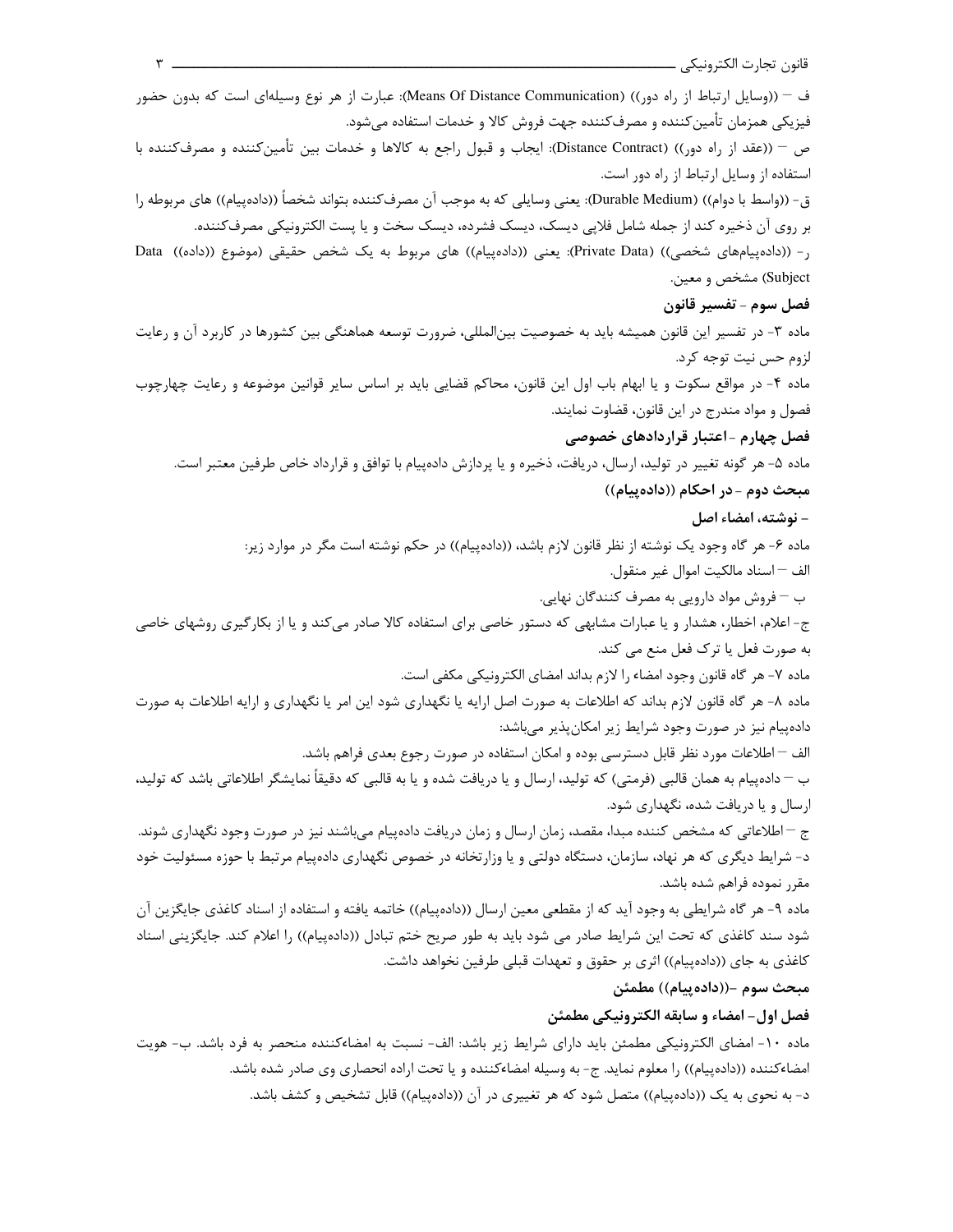ماده ١١- سابقه الكترونيكي مطمئن عبارت از ((دادهپيام)) ي است كه با رعايت شرايط يک سيستم اطلاعاتي مطمئن ذخيره

شده و به هنگام لزوم در دسترس و قابل در ک است. فصل دوم- پذیرش، ارزش اثباتی و آثار سابقه و امضای الکترونیکی مطمئن

ماده ۱۲- اسناد و ادله اثبات دعوی ممکن است به صورت دادهپیام بوده و در هیچ محکمه یا اداره دولتی نمی توان بر اساس قواعد ادله موجود، ارزش اثباتي ((دادهپيام)) را صرفاً به دليل شكل و قالب آن رد كرد.

ماده ۱۳- به طور کلی، ارزش اثباتی ((دادهپیام)) ها با توجه به عوامل مطمئنه از جمله تناسب روشهای ایمنی به کار گرفته شده با موضوع و منظور مبادله ((دادهپیام)) تعیین می شود.

ماده ۱۴- کلیه ((دادهپیام)) هایی که به طریق مطمئن ایجاد و نگهداری شده اند از حیث محتویات و امضای مندرج در آن، تعهدات طرفین یا طرفی که تعهد کرده و کلیه اشخاصی که قائم مقام قانونی آنان محسوب می شوند، اجرای مفاد آن و سایر آثار در حکم اسناد معتبر و قابل استناد در مراجع قضایی و حقوقی است.

ماده ۱۵- نسبت به ((دادهپیام)) مطمئن، سوابق الكترونیكی مطمئن، سوابق الكترونیكی مطمئن و امضای الكترونیكی مطمئن انکار و تردید مسموع نیست و تنها میتوان ادعای جعلیت به ((دادهپیام)) مزبور وارد و یا ثابت نمود که ((دادهپیام)) مزبور به جهتی از جهات قانونی از اعتبار افتاده است.

ماده ۱۶- هر ((دادهپیام)) ی که توسط شخص ثالث مطابق با شرایط ماده (۱۱) این قانون ثبت و نگهداری میشود، مقرون به صحت است.

## مبحث چهارم -مبادله ((دادهییام))

فصل اول -اعتبار قانونی ارجاع در ((دادهپیام))، عقد و اراده طرفین ماده ١٧- ((ارجاع در دادهپیام)) با رعایت موارد زیر معتبر است: الف – مورد ارجاع به طور صريح در ((دادهپيام)) معين شود. ب – مورد ارجاع برای طرف مقابل که به آن تکیه می کند روشن و مشخص باشد. ج- ((دادهپیام)) موضوع ارجاع مورد قبول طرف باشد. فصل دوم -انتساب ((دادهپیام)) ماده ١٨- در موارد زير ((دادهپيام)) منسوب به اصل ساز است. الف – اگر توسط اصل ساز یا به وسیله شخصی ارسال شده باشد که از جانب اصل ساز مجاز به این کار بوده است. ب — اگر به وسیله سیستم اطلاعاتی برنامه ریزی شده یا تصدی خودکار از جانب اصل ساز ارسال شود. ماده ۱۹- ((دادهپیام)) ی که بر اساس یکی از شروط زیر ارسال می شود مخاطب حق دارد آن را ارسال شده محسوب کرده، و مطابق چنین فرضی (ارسال شده) عمل نماید: الف – قبلاً به وسيله اصلساز روشي معرفي و يا توافق شده باشد كه معلوم كند آيا ((دادهپيام)) همان است كه اصلساز ارسال کر ده است. ب – ((دادهییام)) دریافت شده توسط مخاطب از اقدامات شخصی ناشی شده که رابطهاش با اصل ساز، یا نمایندگان وی باعث شده تا شخص مذکور به روش مورد استفاده اصلساز دسترسی یافته و ((دادهپیام)) را به مثابه ((دادهپیام)) خود بشناسد.

ماده ۲۰- ماده (۱۹) این قانون شامل مواردی نیست که پیام از اصلساز صادر نشده باشد و یا به طور اشتباه صادر شده باشد. ماده ٢١- هر ((دادهپیام)) یک ((دادهپیام)) مجزا و مستقل محسوب می گردد، مگر آن که معلوم باشد که آن ((دادهپیام)) نسخه مجددی از ((دادهپیام)) اولیه است.

## فصل سوم- تصديق دريافت

ماده ٢٢- هر گاه قبل يا به هنگام ارسال ((دادهپيام)) اصلساز از مخاطب بخواهد يا توافق كنند كه دريافت ((دادهپيام)) تصديق شود، اگر به شکل یا روش تصدیق توافق نشده باشد، هر نوع ارتباط خودکار یا مکاتبه یا اتخاذ هر نوع تدبیر مناسب از سوی مخاطب كه اصلساز را نحو معقول از دريافت ((دادهپيام)) مطمئن كند تصديق دريافت ((دادهپيام)) محسوب مي گردد.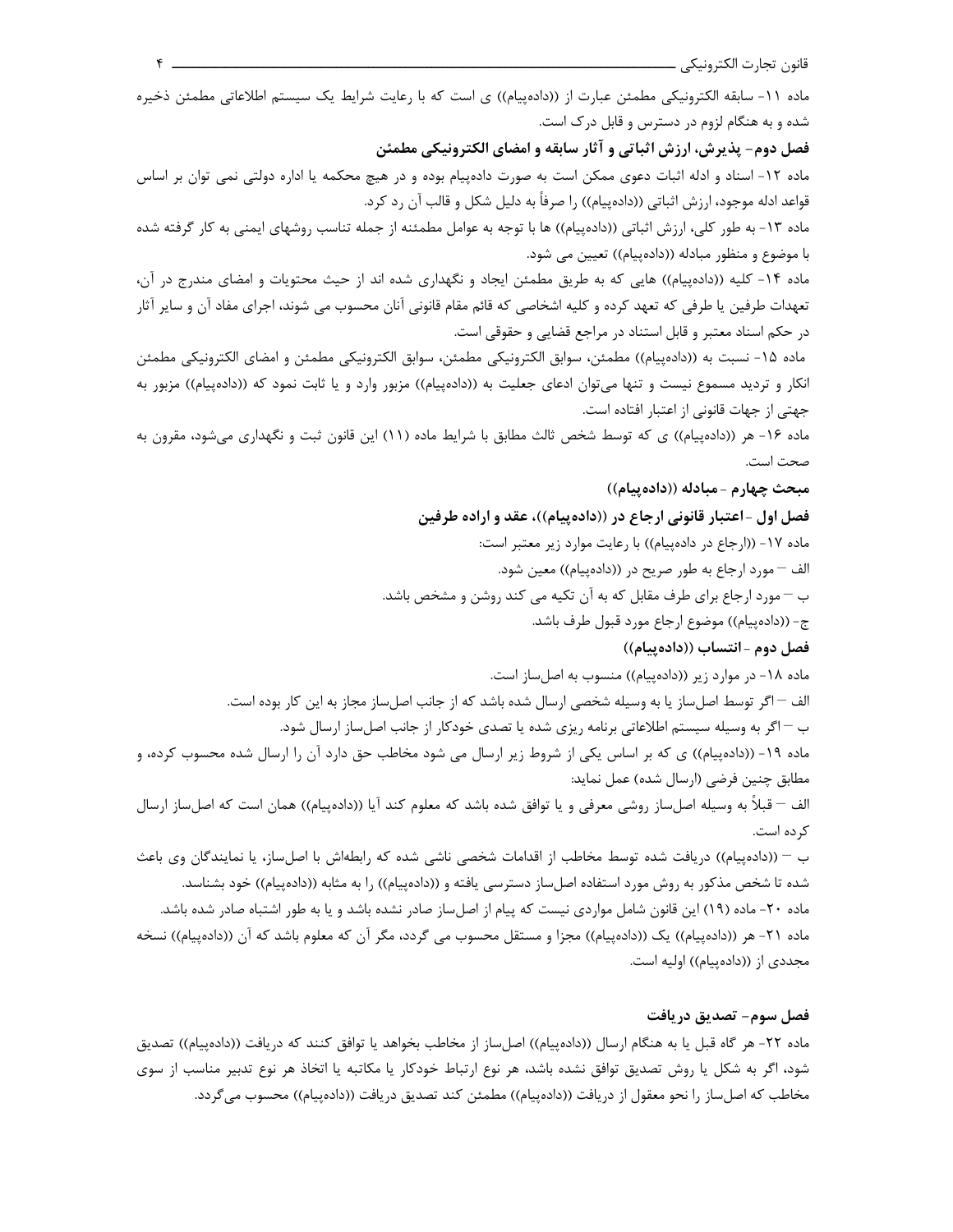ماده ٢٣- اگر اصلساز به طور صريح هر گونه اثر حقوقي دادهپيام را مشروط به تصديق دريافت دادهپيام كرده باشد دادهپيام ارسال نشده تلقی می شود، مگر آن که تصدیق آن دریافت شود. ماده ۲۴- اماره دریافت دادهپیام راجع به محتوای دادهپیام صادق نیست.

ماده ۲۵- هنگامی که در تصدیق قید می شود دادهپیام مطابق با الزامات فنی استاندارد یا روش مورد توافق طرفین دریافت شده، فرض بر این است که آن الزامات رعایت شدهاند.

## فصل چهارم - زمان و مکان ارسال و دریافت دادهپیام

ماده ۲۶- ارسال دادهپیام زمانی تحقق می یابد که به یک سیستم اطلاعاتی خارج از کنترل اصلساز یا قائم مقام وی وارد شود. ماده ٢٧- زمان دريافت دادهپيام مطابق شرايط زير خواهد بود:

الف- اگر سیستم اطلاعاتی مخاطب برای دریافت دادهپیام معین شده باشد دریافت زمانی محقق می شود که:

١- دادهپیام به سیستم اطلاعاتی معین شده وارد شود؛ یا

۲- چنانچه دادهپیام به سیستم اطلاعاتی مخاطب غیر از سیستمی که منحصراً برای این کار معین شده، وارد شود دادهپیام بازيافت شود.

ب – اگر مخاطب یک سیستم اطلاعاتی برای دریافت معین نکرده باشد، دریافت زمانی محقق می شود که دادهپیام وارد سیستم اطلاعاتی مخاطب شود.

ماده ٢٨- مفاد ماده (٢٧) اين قانون بدون توجه به محل استقرار سيستم اطلاعاتي جاري است.

ماده ٢٩- اگر محل استقرار سيستم اطلاعاتي با محل استقرار دريافت دادهپيام مختلف باشد مطابق قاعده زير عمل مي شود:

الف – محل تجاری، یا کاری اصلساز محل ارسال دادهپیام است و محل تجاری یا کاری مخاطب محل دریافت دادهپیام است مگر آن كه خلاف آن توافق شده باشد.

ب – اگر اصلساز بیش از یک محل تجاری یا کاری داشته باشد، نزدیکترین محل به اصل معامله، محل تجاری یا کاری خواهد بود و غیر اینصورت محل اصلی شرکت، محل تجاری یا کاری است.

ج- اگر اصلساز یا مخاطب فاقد محل تجاری یا کاری باشند، اقامتگاه قانونی آنان ملاک خواهد بود.

ماده ۳۰- آثار حقوقی پس از انتساب، دریافت تصدیق و زمان و مکان ارسال و دریافت دادهپیام موضوع فصول دوم تا چهارم مبحث چهارم این قانون و همچنین محتوای دادهپیام تابع قواعد عمومی است.

باب دوم - دفاتر خدمات صدور گواهي الكترونيكي (Certification service provider)

ماده ۳۱- دفاتر خدمات صدور گواهی الکترونیکی واحدهائی هستند که برای ارائه خدمات صدور امضای الکترونیکی در کشور تأسیس میشوند. این خدمات شامل تولید، صدور، ذخیره، ارسال، تایید، ابطال و به روز نگهداری گواهیهای اصالات (امضای) الکترونیکے مے باشد.

ماده ۳۲- آئیننامه و ضوابط نظام تأسیس و شرح وظایف این دفاتر توسط سازمان مدیریت و برنامهریزی کشور و وزارتخانههای بازرگانی، ارتباطات و فناوری اطلاعات، امور اقتصادی و دارایی و دادگستری تهیه و به تصویب هیات وزیران خواهد رسید. باب سوم - در قواعد مختلف

#### مبحث اول - حمایت های انحصاری در بستر مبادلات الکترونیکی

#### فصل اول: حمايت از مصرف كننده (Consumer Protection)

ماده ۳۳- فروشندگان کالا و ارائه دهندگان خدمات بایستی اطلاعات موثر در تصمیمگیری مصرفکنندگان جهت خرید و یا قبول شرايط را از زمان مناسبي قبل از عقد در اختيار مصرفكنندگان قرار دهند. حداقل اطلاعات لازم، شامل موارد زير مي باشد: الف – مشخصات فنی و ویژگیهای کاربردی کالا و یا خدمات. ب- هويت تأمين كننده، نام تجاري كه تحت آن نام به فعاليت مشغول مي باشد و نشاني وي.

ج- آدرس پست الکترونیکی، شماره تلفن و یا هر روشی که مشتری در صورت نیاز بایستی از آن طریق با فروشنده ارتباط برقرار كند.

د- کلیه هزینههائی که برای خرید کالا بر عهده مشتری خواهد بود (از جمله قیمت کالا و یا خدمات، میزان مالیات، هزینه حمل، هزينه تماس)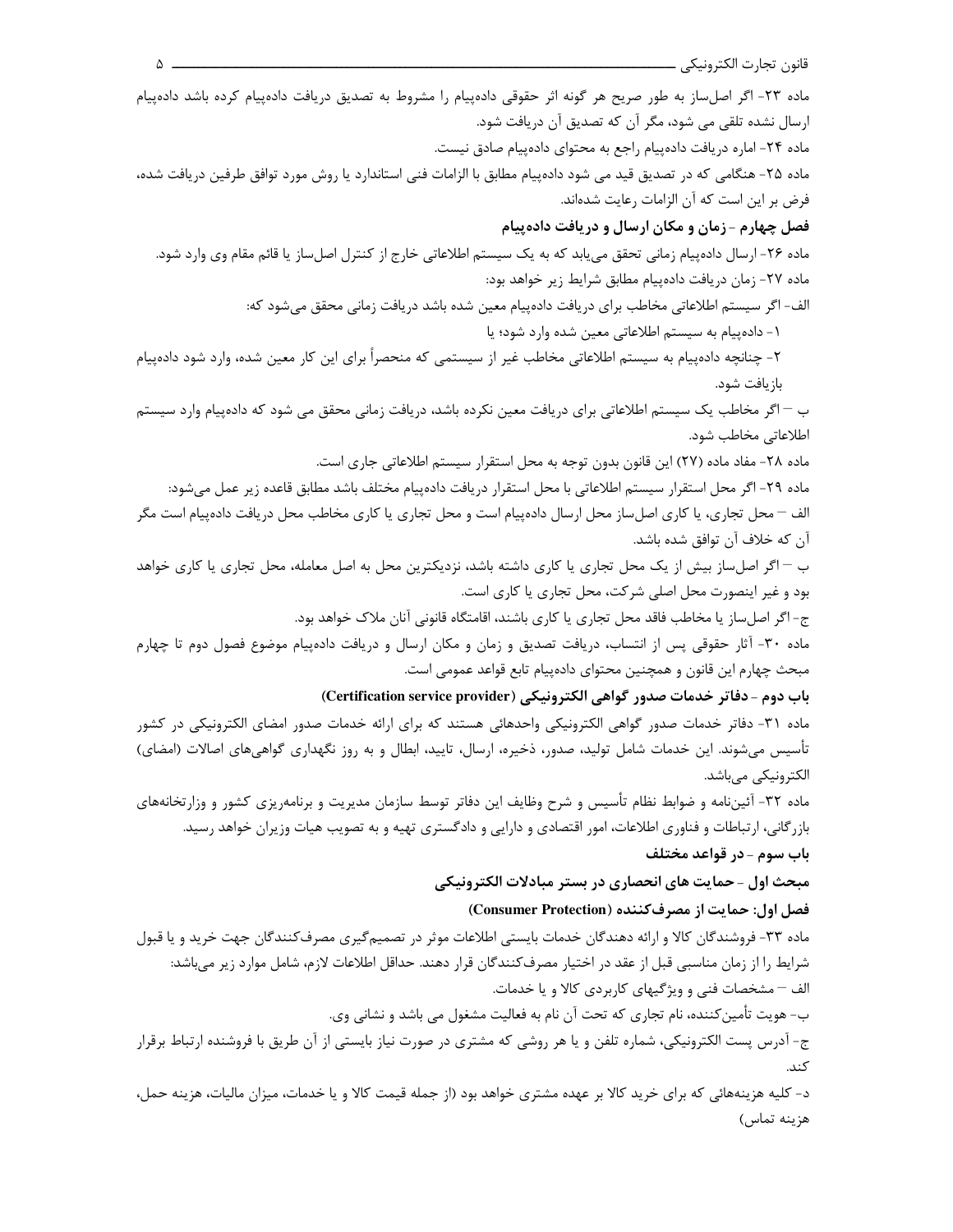ه- مدت زمانی که پیشنهاد ارائه شده معتبر میباشد. و- شرايط و فرآيند عقد از جمله ترتيب و نحوه پرداخت، تحويل و يا اجرا، فسخ، ارجاع خدمات پس از فروش. ماده ٣۴- تأمين كننده بايد به طور جداگانه ضمن تأييد اطلاعات مقدماتي، اطلاعات زير را ارسال نمايد: الف – آدرس محل تجاري يا كاري تأمين كننده براي شكايت احتمالي. ب – اطلاعات راجع به ضمانت و پشتیبانی پس از فروش. ج – شرايط و فراگرد فسخ معامله به موجب مواد (٣٧) و (٣٨) اين قانون. د- شرایط فسخ در قراردادهای انجام خدمات. ماده ۳۵- اطلاعاتی اعلامی و تأییدیه اطلاعات اعلامی به مصرف¢ننده باید در واسطی با دوام، روشن و صریح بوده و در زمان مناسب و با وسایل مناسب ارتباطی در مدت معین و بر اساس لزوم حسن نیت در معاملات و از جمله ضرورت رعایت افراد ناتوان و کودکان ارائه شود. ماده ۳۶- در صورت استفاده از ارتباط صوتی، هویت تأمین کننده و قصد وی از ایجاد تماس با مصرف کننده باید به طور روشن و صریح در شروع هر مکالمه بیان شود. ماده ٣٧- در هر معامله از راه دور مصرف كننده بايد حداقل هفت روز كارى، وقت براى انصراف (حق انصراف) از قبول خود بدون تحمل جريمه و يا ارائه دليل داشته باشد. تنها هزينه تحميلي بر مصرف كننده هزينه باز پس فرستادن كالا خواهد بود: ماده ٣٨- شروع اعمال حق انصراف به ترتيب زير خواهد بود: الف — در صورت فروش كالا، از تاريخ تسليم كالا به مصرف كننده و در صورت فروش خدمات، از روز انعقاد. ب – در هر حال آغاز اعمال حق انصراف مصرفکننده پس از ارائه اطلاعاتی خواهد بود که تأمینکننده طبق مواد (۳۳) و (۳۴) این قانون موظف به ارائه آن است. ج- به محض استفاده مصرفکننده از حق انصراف، تأمينکننده مکلف است بدون مطالبه هيچ گونه وجهي عين مبلغ دريافتي را در اسرع وقت به مصرف کننده مسترد نماید. د- حق انصراف مصرفکننده در مواردی که شرایط خاصی بر نوع کالا و خدمات حاکم است اجرا نخواهد شد. موارد آن به موجب آییننامهای است که در ماده (۷۹) این قانون خواهد آمد. ماده ۳۹- در صورتی که تأمینکننده در حین معامله به دلیل عدم موجودی کالا و یا عدم امکان اجرای خدمات، نتواند تعهدات خود را انجام دهد، باید مبلغ دریافتی را فوراً به مخاطب برگرداند، مگر در بیع کلی و تعهداتی که برای همیشه وفای به تعهد غیر ممکن نباشد و مخاطب آماده صبر کردن تا امکان تحویل کالا و یا ایفای تعهد باشد. در صورتی که معلوم شود تأمینکننده از ابتدا عدم امکان ایفای تعهد خود را می دانسته. علاوه بر لزوم استرداد مبلغ دریافتی، به حداکثر مجازات مقرر در این قانون نیز محکوم خواهد شد. ماده ۴۰- تأمینکننده میتواند کالا یا خدمات مشابه آنچه را که به مصرفکننده وعده کرده تحویل یا ارائه نماید مشروط بر آن كه قبل از معامله يا در حين انجام معامله آن را اعلام كرده باشد. ماده ۴۱- در صورتی که تأمین کننده، کالا یا خدمات دیگری غیر از موضوع معامله یا تعهد را برای مخاطب ارسال نماید، کالا و یا خدمات ارجاع داده می شود و هزینه ارجاع به عهده تأمین کننده است. کالا یا خدمات ارسالی مذکور چنانچه به عنوان یک معامله یا تعهد دیگر از سوی تأمین کننده مورد ایجاب قرار گیرد، مخاطب می تواند آن را قبول کند. ماده ۴۲- حمایتهای این فصل در موارد زیر اجرا نخواهد شد: الف- خدمات مالی که فهرست آن به موجب آیینiامهای است که در ماده (۷۹) این قانون خواهد آمد. ب- معاملات راجع به فروش اموال غير منقول و يا حقوق مالكيت ناشي از اموال غير منقول به جز اجاره. ج- خرید از ماشینهای فروش مستقیم کالا و خدمات. د- معاملات راجع به حراجی ها. ماده ۴۳- تأمین کننده نباید سکوت مصرف کننده را حمل بر رضایت وی کند. ماده ۴۴- در موارد اختلاف و یا تردید مراجع قضائی رسیدگی خواهند کرد. ماده ۴۵- اجرای حقوق مصرفکننده به موجب این قانون نباید بر اساس سایر قوانین که حمایت ضعیفتری اعمال میکنند متوقف شود.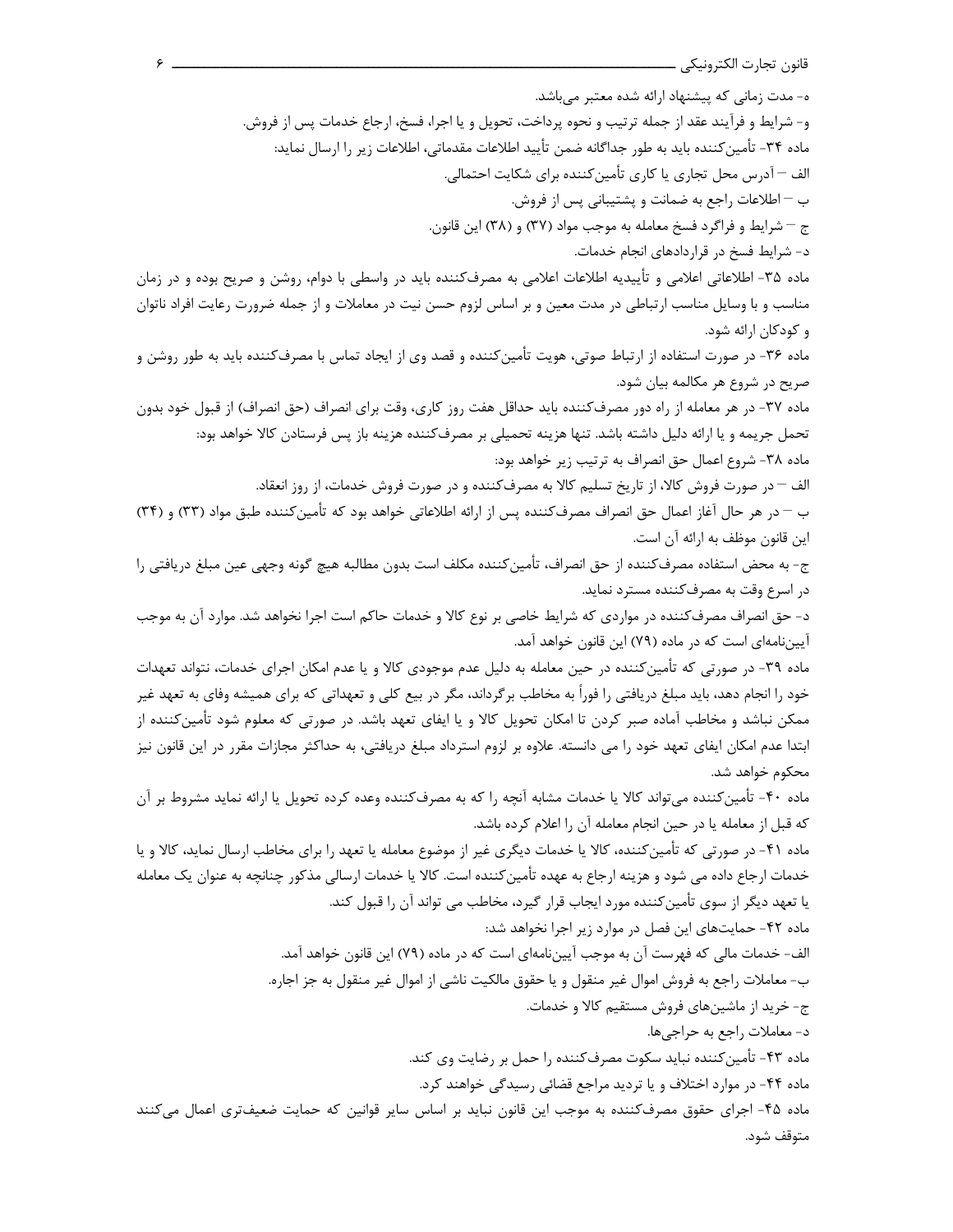ماده ۴۶- استفاده از شروط قراردادی خلاف مقررات این فصل و همچنین اعمال شروط غیر منصفانه به ضرر مصرفکننده، موثر نيست. ماده ۴۷- در معاملات از راه دور آن بخش از موضوع معامله که به روشی غیر از وسائل ارتباط از راه دور انجام میشود مشمول مقررات این قانون نخواهد بود. ماده ۴۸- سازمانهای قانونی و مدنی حمایت از حقوق مصرفکننده می توانند به عنوان شاکی اقامه دعوی نمایند. ترتیب آن به موجب آییننامهای خواهد بود که به پیشنهاد وزارت بازرگانی و تصویب هیات وزیران می باشد. ماده ۴۹- حقوق مصرفکننده در زمان استفاده از وسایل پرداخت الکترونیکی به موجب قوانین و مقرراتی است که توسط مراجع قانونی ذی بط تصویب شده و یا خواهد شد. فصل دوم - در قواعد تبليغ - (Marketing) ماده ۵۰- تأمینکنندگان در تبلیغ کالا و خدمات خود نباید مرتکب فعل یا ترک فعلی شوند که سبب مشتبه شدن و یا فریب مخاطب از حیث کمیت و کیفیت شود. ماده ۵۱– تأمین کنندگانی که برای فروش کالا و خدمات خود تبلیغ میکنند نباید سلامتی افراد را به خطر اندازند. ماده ۵۲– تأمینکننده باید به نحوی تبلیغ کند که مصرفکننده به طور دقیق، صحیح و روشن اطلاعات مربوط به کالا و خدمات ,ا د<sub>ر</sub> ک کند. ماده ۵۳- در تبلیغات و بازاریابی باید هویت شخص یا بنگاهی که تبلیغات به نفع اوست روشن و صریح باشد. ماده ۵۴- تامین کنندگان نباید از خصوصیات ویژه معاملات به روش الکترونیکی جهت مخفی نمودن حقایق مربوط به هویت یا محل کسب خود سوء استفاده کنند. ماده ۵۵– تامین کنندگان باید تمهیداتی را برای مصرف کنندگان در نظر بگیرند تا آنان راجع به دریافت تبلیغات به نشانی پستی و يا پست الكترونيكي خود تصميم بگيرند. ماده ۵۶- تامین کنندگان در تبلیغات باید مطابق با رویه حرفهای عمل نمایند. ضوابط آن به موجب آیین نامهای است که در ماده (۷۹) این قانون خواهد آمد. ماده ۵۷– تبلیغ و بازاریابی برای کودکان و نوجوانان زیر سن قانونی به موجب آییننامهای است که درماده (۷۹) این قانون خواهد آمد.

فصل سوم - حمایت از دادهپیامهای شخصی (حمایت از داده- Data Protection)

ماده ۵۸- ذخیره، پردازش و یا توزیع دادهپیامهای شخصی مبین ریشههای قومی یا نژادی، دیدگاههای عقیدتی، مذهبی، خصوصیات اخلاقی و دادهپیامهای راجع به وضعیت جسمانی، روانی و یا جنسی اشخاص بدون رضایت صریح آنها به هر عنوان غیر قانونی است.

ماده ۵۹- در صورت رضایت شخص موضوع دادهپیام نیز به شرط آنکه محتوای دادهپیام وفق قوانین مصوب مجلس شورای اسلامی باشد ذخیره، پردازش و توزیع دادهپیامهای شخصی در بستر مبادلات الکترونیکی باید با لحاظ شرایط زیر صورت پذیرد: الف – اهداف آن مشخص بوده و به طور واضح شرح داده شده باشند.

ب – دادهپیام باید تنها به اندازه ضرورت و متناسب با اهدافی که در هنگام جمعآوری برای شخص موضوع دادهپیام شرح داده شده جمعآوری گردد و تنها برای اهداف تعیین شده مورد استفاده قرار گیرد.

ج- دادهپیام باید صحیح و روز آمد باشد.

د- شخص موضوع دادهپیام باید به پروندههای رایانهای حاوی دادهپیامهای شخصی مربوط به خود دسترسی داشته و بتواند دادهپیامهای ناقص و یا نادرست را محو یا اصلاح کند.

ه- شخص موضوع دادهپیام باید بتواند درهر زمان با رعایت ضوابط مربوطه درخواست محو کامل پرونده رایانهای دادهپیامهای شخصی مربوط به خود را بنماید.

ماده ۶۰- ذخیره، پردازش و یا توزیع دادهپیامهای مربوط به سوابق پزشکی و بهداشتی تابع آییننامهای است که در ماده (۷۹) اين قانون خواهد آمد.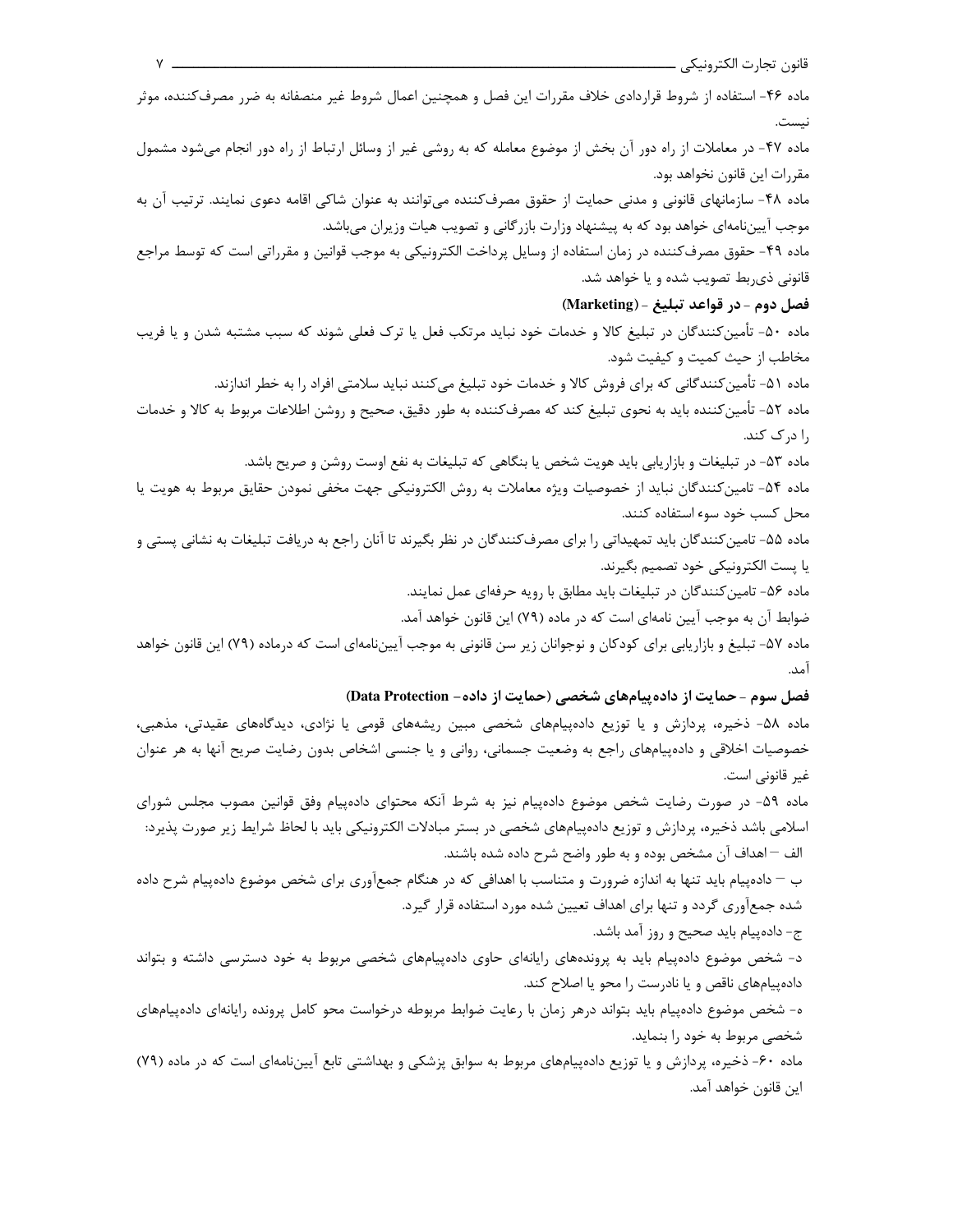ماده ۶۱- سایر موارد راجع به دسترسی موضوع دادهپیام، از قبیل استثنائات، افشای آن برای اشخاص ثالث، اعتراض، فراکردهای ایمنی، نهادهای مسوول دیدبانی و کنترل جریان دادهپیام های شخصی به موجب مواد مندرج در باب چهارم این قانون و آیین نامه مربوطه خواهد بود.

#### مبحث دوم - حفاظت از دادهپیام در بستر مبادلات الکترونیکی

فصل اول -حمايت از حقوق مولف (Author's Right/Copyright) دربستر مبادلات الكترونيكي

ماده ۶۲- حق تکثیر، اجراء و توزیع (عرضه و نشر) آثار تحت حمایت قانون حقوق مولفان، مصنفان و هنرمندان مصوب ۹۳۴۸/۹/۳ و قانون ترجمه و تکثیر کتب و نشریات و آثار صوتی مصوب ۱۳۵۲/۹/۲۶و قانون حمایت از حقوق پدیدآورندگان نرمافزارهای رایانهای مصوب ۱۳۷۹/۱۰/۴به صورت دادهپیام منحصراً در اختیار مولف است. کلیه آثار و تالیفاتی که در قالب دادهپیام می باشند، از جمله اطلاعات، نرم افزارها و برنامههای رایانهای، ابزار و روشهای رایانهای و پایگاههای داده و همچنین حمايت از حقوق مالكيتهاى فكرى در بستر مبادلات الكترونيكي شامل حق اختراع، حق طراحي، حق مؤلف، حقوق مرتبط با حق مؤلف، حمايت از پايگاههاي داده، حمايت از نقشه مدارهاي يكپارچه قطعات الكترونيكي (Integrated Circuits & Chips) و حمایت از اسرار تجاری، مشمول قوانین مذکور در این ماده و قانون ثبت علائم و اختراعات مصوب ۱۳۱۰/۴/۱و آییننامه اصلاحی اجرای قانون ثبت علائم تجارتی و اختراعات مصوب ۱۳۳۷/۴/۱۴ خواهد بود، منوط بر آن که امور مذکور در آن دو قانون موافق مصوبات مجلس شوراي اسلامي باشد.

تبصره ۱- حقوق مرتبط با مالکیت ادبی و هنری (Related Rights) که پیش از این به عنوان حقوق جانبی مالکیت ادبی و هنری (Neighboring Right) شناخته میشدند شامل حقوق مادی و معنوی برای عناصر دیگری علاوه بر مولف، از جمله حقوق هنرمندان مجری آثار، تولیدکنندگان صفحات صوتی و تصویری و سازمانها و موسسات ضبط و پخش میباشند که مشمول قوانین مصوب ۱۳۴۸/۹/۳ و ۱۳۵۲/۹/۲۶مورد اشاره در این ماده میباشند.

تبصره ۲- مدار يكپارچه (Integrated Circuit) يک جزء الکترونيکي با نقشه و منطقي خاص است که عملکرد و کارائي آن قابلیت جایگزینی با تعداد بسیار زیادی از اجزاء الکترونیکی متعارف را داراست. طراحیهای نقشه، جانمائی و منطق این مدارها بر اساس قانون ثبت علائم و اختراعات مصوب ۱۳۱۰/۴/۱ آئیننامه اجرای قانون ثبت علائم تجارتی و اختراعات مصوب ۱۳۳۷/۴/۱۴مورد حمایت میباشد.

ماه ۶۳- اعمال موقت تكثير، اجراء و توزيع اثر كه جزء لاينفك فراگرد فني پردازش دادهپيام در شبكهها است از شمول مقرره فوق خارج است.

#### فصل دوم - حمایت از اسرار تجاری (Trade Secrets)

ماده ۶۴-به منظور حمایت از رقابتهای مشروع و عادلانه در بستر مبادلات الکترونیکی، تحصیل غیر قانونی اسرار تجاری و اقتصادی بنگاهها و مؤسسات برای خود و یا افشای آن برای اشخاص ثالث در محیط الکترونیکی جرم محسوب و مرتکب به مجازات مقرر در این قانون خواهد رسید.

ماده ۶۵-اسرار تجاری الکترونیکی دادهپیامهایی است که شامل اطلاعات، فرمولها، الگوها، نرمافزارها و برنامهها، ابزار و روشها، تكنيكـها و فرآيندها، تأليفات منتشر نشده، روشهاي انجام تجارت و داد و ستد، فنون، نقشهها و فراگردها، اطلاعات مالي، فهرست مشتریان، طرحهای تجاری و امثال اینها است، که به طور مستقل دارای ارزش اقتصادی بوده و در دسترس عموم قرار ندارد و تلاش های معقولانهای برای حفظ و حراست از آنها شده است.

#### فصل سوم - حمایت از علائم تجاری (Trade Names)

ماده ۶۶-به منظور حمایت از حقوق مصرفکنندگان و تشویق رقابتهای مشروع در بستر مبادلات الکترونیکی استفاده از علائم تجاري به صورت نام دامنه (Domain Name) و يا هر نوع نمايش بر خط (Online) علائم تجاري كه موجب فريب يا مشتبه شدن طرف به اصالت کالا و خدمات شود ممنوع و متخلف به مجازات مقرر در این قانون خواهد رسید.

#### باب چهارم - جرايم و مجازاتها

#### مبحث اول- کلاهبرداری کامپیوتری

ماده ۶۷-هر کس در بستر مبادلات الکترونیکی، با سوء استفاده و یا استفاده غیر مجاز از دادهپیامها، برنامهها و سیستمهای رایانهای و وسایل ارتباط از راه دور و ارتکاب افعالی نظیر ورود، محو، توقف دادهپیام مداخله در عملکرد برنامه یا سیستم رایانهای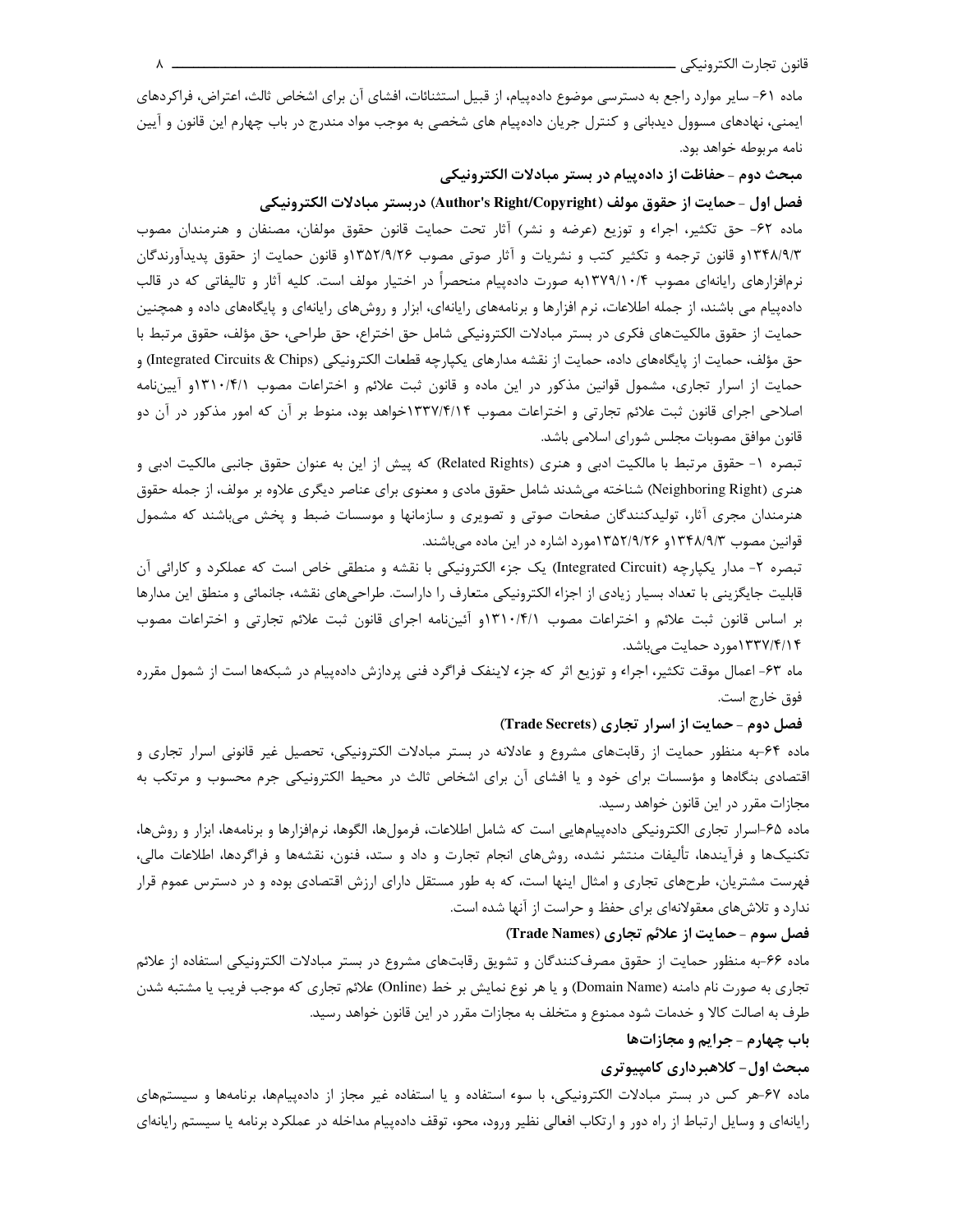و غیره دیگران را بفریبد و یا سبب گمراهی سیستمهای پردازش خودکار و نظایر آن شود و از این طریق برای خود یا دیگری وجوه، اموال یا امتیازات مالی تحصیل کند و اموال دیگران را ببرد مجرم محسوب و علاوه بر رد مال به صاحبان اموال به حبس از یک تا سه سال و پرداخت جزای نقدی معادل مال ماخوذه محکوم میشود. تبصره — شروع به این جرم نیز جرم محسوب و مجازات آن حداقل مجازات مقرر در این ماده می باشد. مبحث دوم -جعل کامپیوتری ماده ۶۸-هر کس در بستر مبادلات الکترونیکی، از طریق ورود، تغییر، محو و توقف دادهپیام و مداخله در پردازش دادهپیام و سیستمهای رایانهای، و یا استفاده از وسایل کاربردی سیستمهای رمزنگاری تولید امضاء – مثل کلید اختصاصی بدون مجوز امضاءکننده و یا تولید امضای فاقد سابقه ثبت در فهرست دفاتر اسناد الکترونیکی و یا عدم انطباق آن وسایل با نام دارنده در فهرست مزبور و اخذ گواهی مجعول و نظایر آن اقدام به جعل دادهپیامهای دارای ارزش مالی و اثباتی نماید تا با ارائه آن به مراجع اداری، قضائی مالی و غیره به عنوان دادهپیامهای معتبر استفاده نماید جاعل محسوب و به مجازات حبس از یک تا سه سال و پرداخت جزای نقدی به میزان پنجاه میلیون (۵۰/۰۰۰/۰۰۰) ریال محکوم میشود. تبصره – مجازات شروع به این جرم حداقل مجازات در این ماده میباشد. مبحث سوم -نقض حقوق انحصاري در بستر مبادلات الكترونيك فصل اول - نقض حقوق مصرف كننده و قواعد تبليغ ماده ۶۹- تأمین کننده متخلف از مواد (۳۳)، (۳۴)، (۳۵)، (۳۶)، (۳۷) این قانون به مجازات از ده میلیون (۱۰/۰۰۰/۰۰۰) ریال تا پنجاه میلیون (۵۰/۰۰۰/۰۰) ریال محکوم خواهد شد. تبصره – تأمین کننده متخلف از ماده (۳۷) به حداکثر مجازات محکوم خواهد شد. ماده ۷۰- تأمین *ک*ننده متخلف از مواد (۳۹)، (۵۰)، (۵۲)، (۵۲)، (۵۳)، (۵۵)، (۵۵) این قانون به مجازات از بیست میلیون (۲۰/۰۰۰/۰۰۰) , یال تا یکصد میلیون (۱۰۰/۰۰۰/۰۰۰) ریال محکوم خواهد شد. تبصره ١- تأمين كننده متخلف از ماده (۵۱) اين قانون به حداكثر مجازات در اين ماده محكوم خواهد شد. تبصره ٢- تأمين كننده متخلف از ماده (۵۵) اين قانون به حداقل مجازات در اين ماده محكوم خواهد شد. فصل دوم -نقض حمایت از دادهپیام های شخصی *اح*مایت از داده ماده ٧١- هر كس در بستر مبادلات الكترونيكي شرايط مقرر در مواد (۵۸) و (۵۹) اين قانون را نقض نمايد مجرم محسوب و به يک تا سه سال حبس محکوم مي شود. ماده ۷۲- هر گاه جرایم راجع به دادهپیامهای شخصی توسط دفاتر خدمات صدور گواهی الکترونیکی و سایر نهادهای مسوول ارتکاب باید، مرتکب به حداکثر مجازات مقرر در ماده (۷۱) این قانون محکوم خواهد شد. ماده ۷۳- اگر به واسطه بیمبالاتی و بیاحتیاطی دفاتر خدمات صدور گواهی الکترونیکی جرایم راجع به دادهپیامهای شخصی روی دهد، مرتکب به سه ماه تا یک سال حبس و پرداخت جزای نقدی معادل پنجاه میلیون (۵۰/۰۰۰/۰۰۰) ریال محکوم می شود. مبحث چهارم -نقض حفاظت از داده پیام در بستر مبادلات الکترونیکی فصل اول - نقض حق مولف ماده ۷۴- هر کس در بستر مبادلات الکترونیکی با تکثیر، اجرا و توزیع (عرضه و نشر) مواردی که در قانون حمایت حقوق مولفان،

مصنفان و هنرمندان مصوب ۱۳۴۸/۹/۳ و قانون ترجمه و تکثیر کتب و نشریات و آثار صوتی مصوب ۱۳۵۲/۹/۲۶ و قانون حمایت از حقوق پدید آورندگان نرمافزارهای رایانهای مصوب ۱۳۷۹/۱۰/۴منوط بر آنکه امور مذکور طبق مصوبات مجلس شورای اسلامی مجاز شمرده شود، در صورتی که حق تصریح شده مولفان را نقض نماید به مجازات سه ماه تا یک سال حبس و جزای نقدی به میزان پنجاه میلیون (۵۰/۰۰۰/۰۰) ریال محکوم خواهد شد.

## فصل دوم -نقض اسرار تجاري

ماده ۷۵-متخلفین از ماده (۶۴) این قانون و هر کس در بستر مبادلات الکترونیکی به منظور رقابت، منفعت و یا ورود خسارت به بنگاههای تجاری، صنعتی، اقتصادی و خدماتی، با نقص حقوق قراردادهای استخدام مبنی بر عدم افشای اسرار شغلی و یا